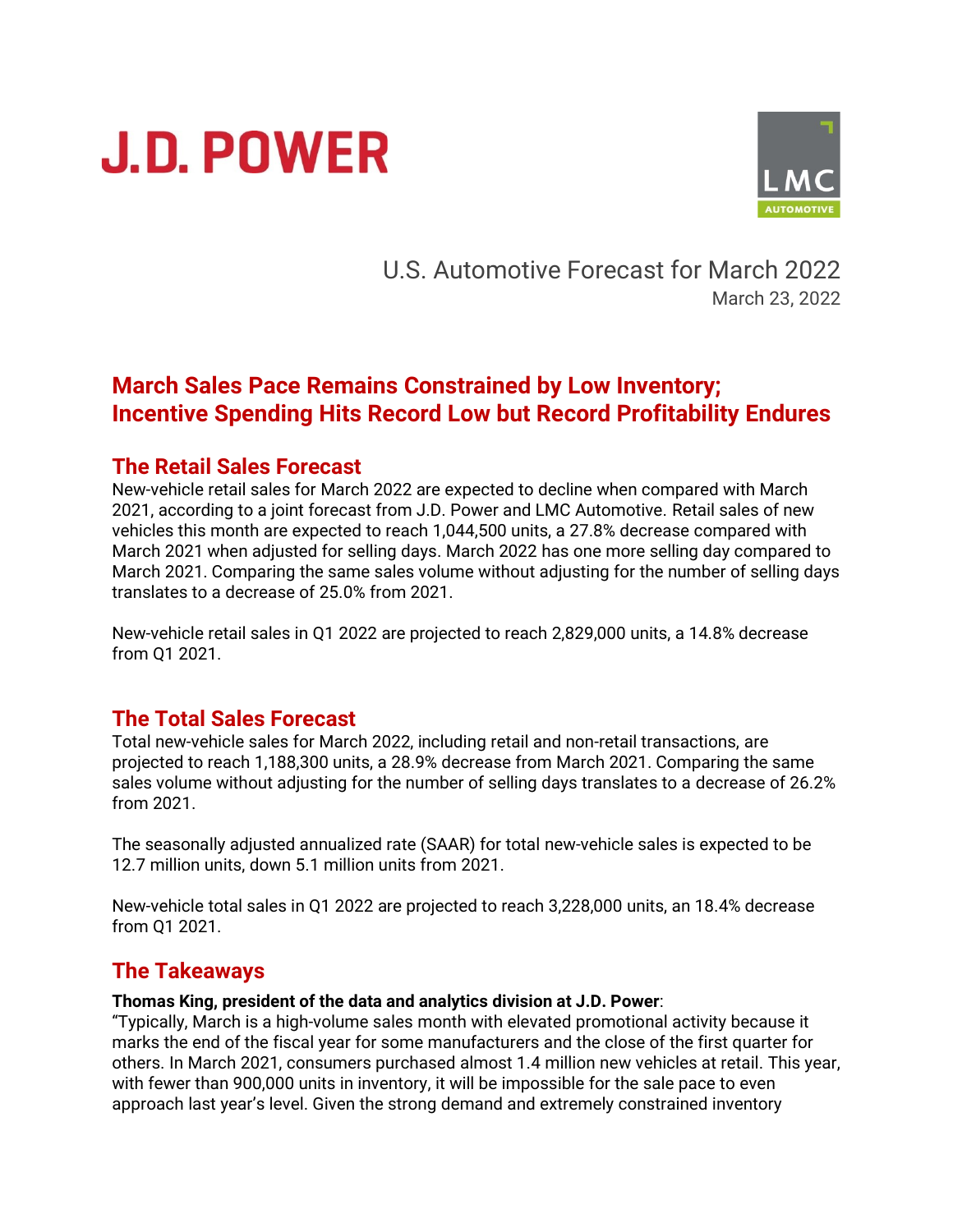situation, it should be no surprise that manufacturer discounts are at their lowest level ever, while prices and profitability set records for the month of March."

For March, incentive spend per vehicle expressed as a percentage of the average vehicle MSRP is trending toward an all-time low of 2.3%, down 5.4 percentage points from March 2021 and the third consecutive month below 3.0%. From an absolute value standpoint, average incentive spend per vehicle is on pace to reach an all-time low of \$1,044, a decrease of 68.7% from a year ago. One of the factors contributing to the reduction in incentive sending is the lack of deals for vehicles that are leased. Leases accounted for 30% of all new vehicle retail sales in 2019. This month, leasing will account for just 18% of retail sales.

With consumer demand for new vehicles remaining robust, new-vehicle prices continue to maintain their record levels. Average transaction prices are expected to reach a March record of \$43,737, a 17.4% increase from a year ago. For Q1 2022, average transaction prices are expected to reach \$44,129, an 18.0% increase from Q1 2021.

"Vehicles continue to sell quickly, and most of those vehicles have been ordered—or purchased—by buyers before they arrived at the dealership. This month, a record 56% of vehicles will be sold within 10 days of arriving at a dealership, while the average number of days a new vehicle is in a dealer's possession before being sold is on pace to be 18 days—down from 54 days a year ago.

"Despite reduced sales volumes, higher prices mean that, in aggregate, consumers are on track to spend a healthy \$45.7 billion on new vehicles this month, the second-highest on record for the month of March and 12.0% below March 2021. Even with a 14.8% decrease in sales volume, retail consumers are on track to spend \$124.8 billion, on new vehicles in Q1 2022 a 2.0% increase from Q1 2021.

"Dealers also continue to benefit from high transaction prices with total retailer profit per unit inclusive of grosses and finance and insurance income—being on pace to reach \$4,931, an increase of \$2,656 from a year ago, but snapping the five-month streak of profits above \$5,000. For Q1 2022, total retailer profit per unit is on pace to reach \$5,013, an extraordinary 126% increase from Q1 2021."

From a dealer profitability standpoint, the elevated per-unit profit level is more than offsetting the drop in sales volume total aggregate retailer profits from new-vehicle sales is projected to be up 62.5% from March 2021, reaching \$5.2 billion, the best March ever and the secondhighest amount of any month on record. For Q1 2022, aggregated retailer profits from newvehicle sales is projected to reach \$14.2 billion, an astounding 95% increase from Q1 2021 despite the 14.8% decrease in sales volume.

As expected, interest rates increased, but at a tempered level. The average interest rate for loans in March is expected to increase four basis points from a year ago to 4.40%. Conversely, new-vehicle buyers are benefiting from more equity on their trade-in vehicles. The average trade-in equity for March is trending towards \$9,274, an 81.3% increase from a year ago.

Even with elevated trade-in values, the average monthly finance payment is on pace to hit a record high of \$658 for the month of March, up \$73 from March 2021. That translates to an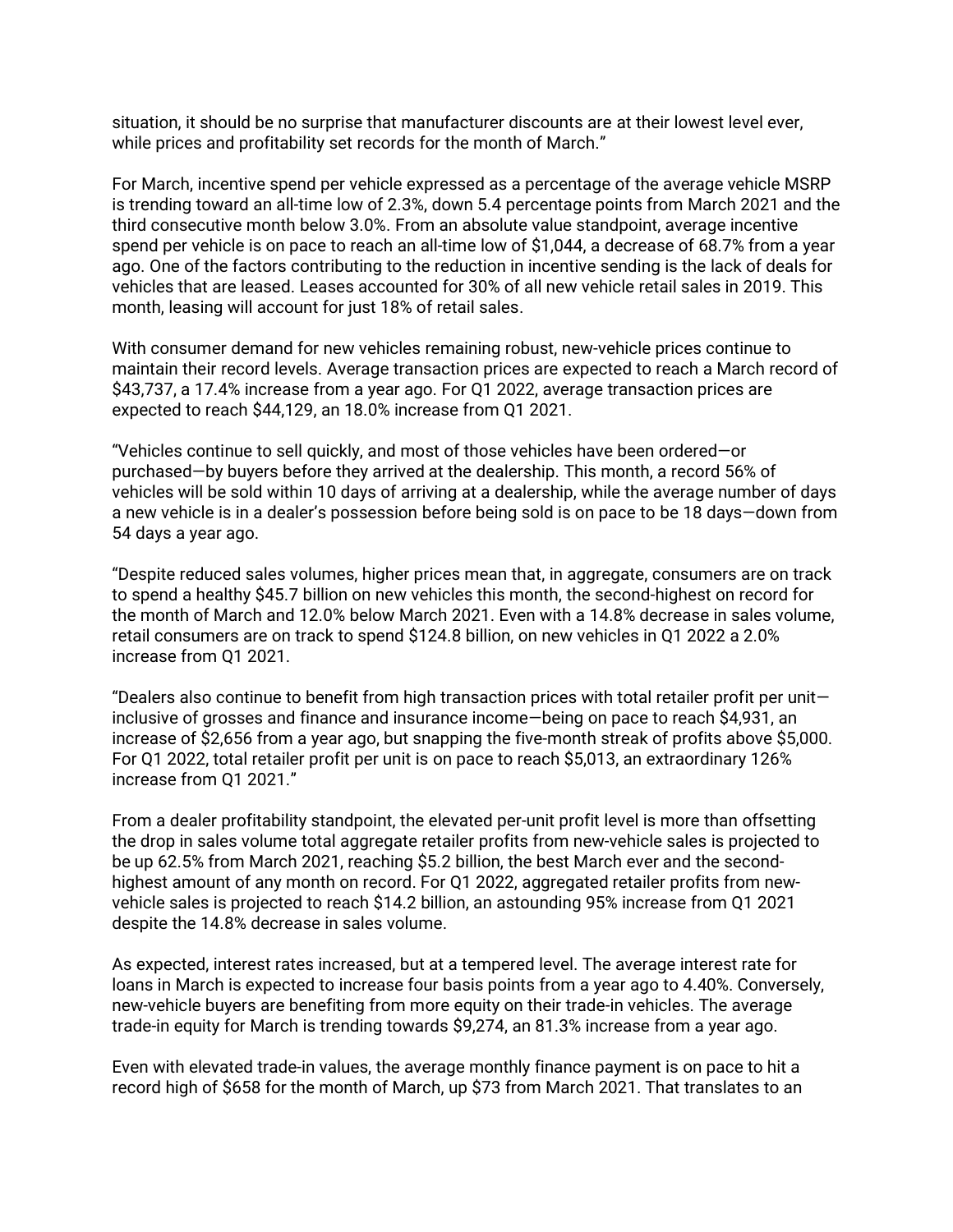12.4% increase in monthly payments from a year ago, which is still below the 17.4% increase in transaction prices.

"In April, with inventory and production levels still projected to be at historical lows compounded by global events, the overall industry sales pace will continue to be supply constrained. Therefore, April's sales pace will be dictated mostly by manufacturers' procurement, production and distribution efforts. Regardless of inventory position or production levels, manufacturers and retailers will continue to benefit from both the elevated—and pent-up—levels of consumer demand, giving them the ability to maintain historically high profitability on nearly every unit sold."

| <b>U.S. New Vehicle</b> | March 2022 <sup>1, 2</sup>                                     | February 2022      | <b>March 2021</b>  |
|-------------------------|----------------------------------------------------------------|--------------------|--------------------|
| <b>Retail Sales</b>     | 1,044,464 units<br>(-27.8% lower than March 2021) <sup>2</sup> | 908,361 units      | 1,392,923 units    |
| <b>Total Sales</b>      | 1,188,263 units<br>(-28.9% lower March 2021) <sup>2</sup>      | 1,046,778 units    | 1,609,075 units    |
| <b>Retail SAAR</b>      | 11.2 million units                                             | 12.5 million units | 15.5 million units |
| <b>Total SAAR</b>       | 12.7 million units                                             | 14.0 million units | 17.8 million units |

# **Sales & SAAR Comparison**

<sup>1</sup> Figures cited for March 2022 are forecasted based on the first 17 selling days of the month.

<sup>2</sup> March 2022 has 27 selling days, one more than March 2021.

# **The Details**

- The average new-vehicle retail transaction price in March is expected to reach \$43,737. The previous high for any month—\$45,283—was set in December 2021.
- Average incentive spending per unit in March is expected to reach \$1,044, down from \$3,334 in March 2021. Spending as a percentage of the average MSRP is expected to fall to a record low of 2.3%, down 5.4 percentage points from March 2021.
- Average incentive spending per unit on trucks/SUVs in March is expected to be \$1,057, down \$2,242 from a year ago, while the average spending on cars is expected to be \$995, down \$2,458 from a year ago.
- Buyers are on pace to spend \$45.7 billion on new vehicles, down \$6.2 billion from March 2021.
- Truck/SUVs are on pace to account for a record 80.5% of new-vehicle retail sales in March.
- Fleet sales are expected to total 143,800 units in March, down 35.9% from March 2021 on a selling day adjusted basis. Fleet volume is expected to account for 12% of total light-vehicle sales, down from 13% a year ago.

## **Global Sales Outlook**

#### **Jeff Schuster, president, Americas operations and global vehicle forecasts, LMC Automotive:**

"February global light-vehicle sales ended as expected at 78.1 million units, down from 82.3 million units a year ago. In year-over-year terms, sales were down just 2,000 units, but the disruption effect from timing of the Chinese New Year, last year's level was a weak base. Sales continue to be held back by supply chain issues, though we are seeing some erosion of